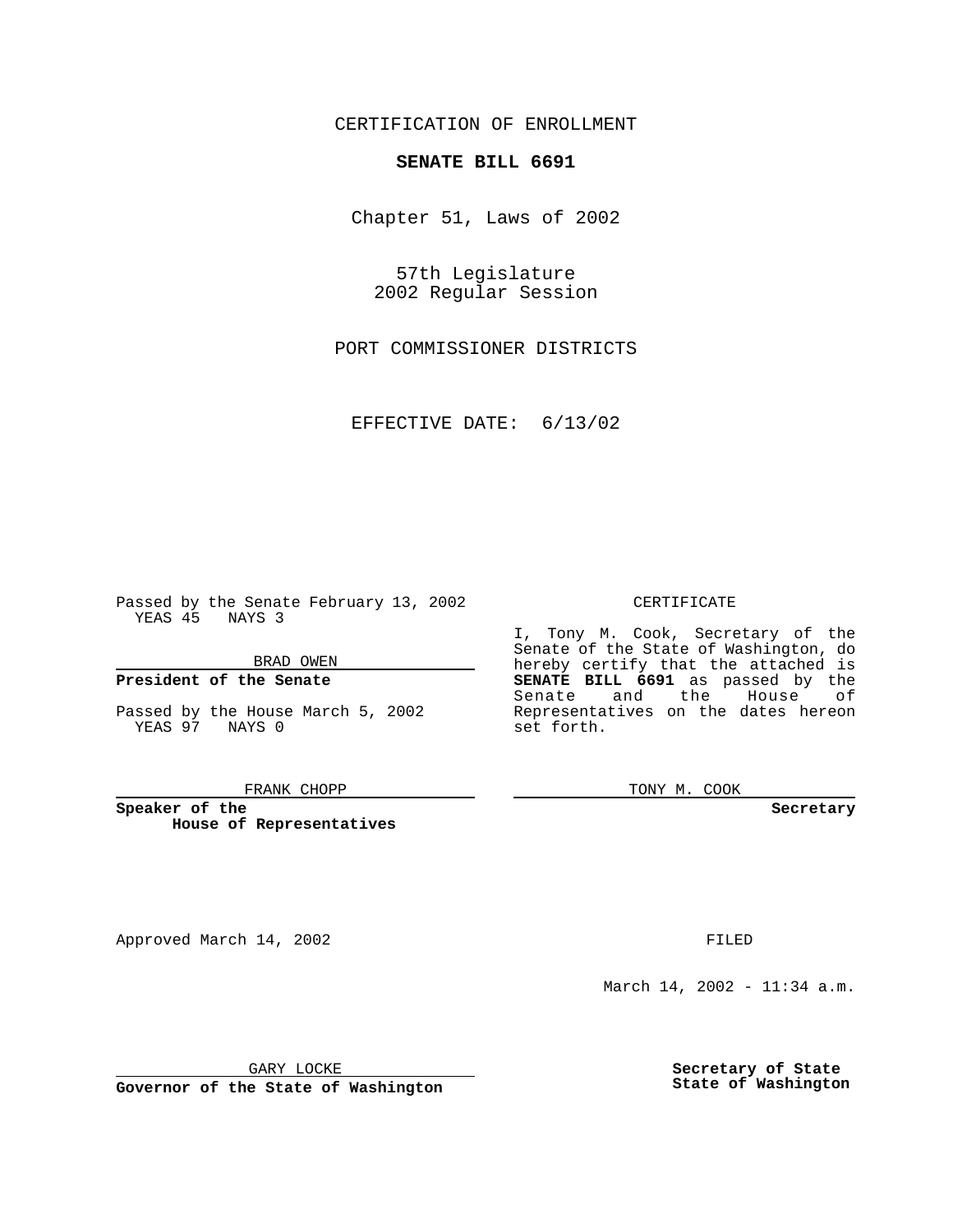# **SENATE BILL 6691** \_\_\_\_\_\_\_\_\_\_\_\_\_\_\_\_\_\_\_\_\_\_\_\_\_\_\_\_\_\_\_\_\_\_\_\_\_\_\_\_\_\_\_\_\_\_\_

\_\_\_\_\_\_\_\_\_\_\_\_\_\_\_\_\_\_\_\_\_\_\_\_\_\_\_\_\_\_\_\_\_\_\_\_\_\_\_\_\_\_\_\_\_\_\_

Passed Legislature - 2002 Regular Session

**State of Washington 57th Legislature 2002 Regular Session**

**By** Senator Spanel

Read first time 01/26/2002. Referred to Committee on State & Local Government.

 AN ACT Relating to authorizing less-than-countywide port districts with five commissioners with three commissioner districts and two at large commissioner districts to create five port commissioner districts; and amending RCW 53.12.010.

BE IT ENACTED BY THE LEGISLATURE OF THE STATE OF WASHINGTON:

 **Sec. 1.** RCW 53.12.010 and 1994 c 223 s 81 are each amended to read as follows:

 (1) The powers of the port district shall be exercised through a port commission consisting of three or, when permitted by this title, five members. Every port district that is not coextensive with a county having a population of five hundred thousand or more shall be divided into the same number of commissioner districts as there are commissioner positions, each having approximately equal population, unless provided otherwise under subsection (2) of this section. Where a port district with three commissioner positions is coextensive with the boundaries of a county that has a population of less than five hundred thousand and the county has three county legislative authority districts, the port commissioner districts shall be the county legislative authority districts. In other instances where a port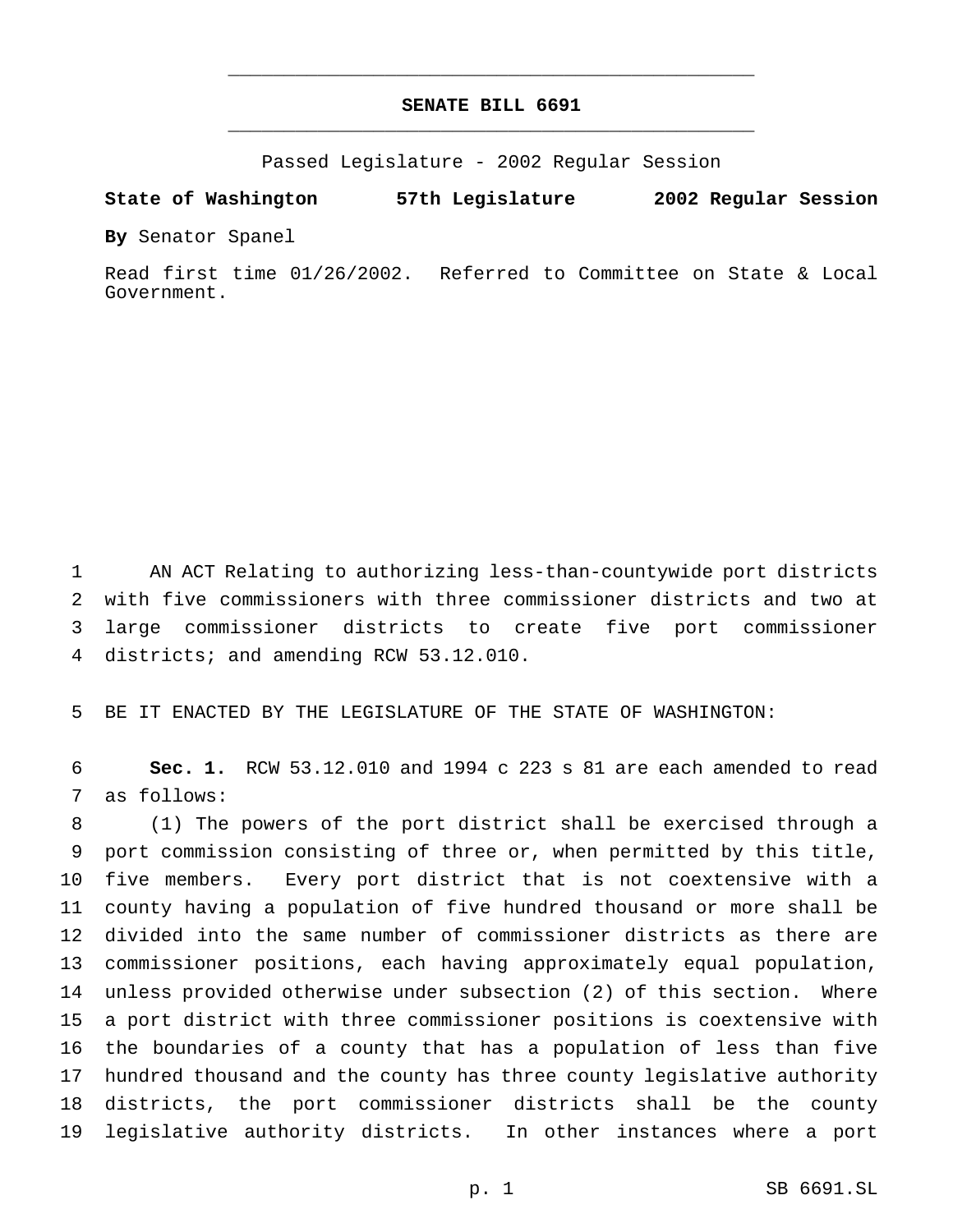district is divided into commissioner districts, the port commission shall divide the port district into commissioner districts unless the commissioner districts have been described pursuant to RCW 53.04.031. The commissioner districts shall be altered as provided in chapter 53.16 RCW.

 Commissioner districts shall be used as follows: (a) Only a registered voter who resides in a commissioner district may be a candidate for, or hold office as, a commissioner of the commissioner district; and (b) only the voters of a commissioner district may vote at a primary to nominate candidates for a commissioner of the commissioner district. Voters of the entire port district may vote at a general election to elect a person as a commissioner of the commissioner district.

14 (2) $(a)$  In port districts with five commissioners, two of the commissioner districts may include the entire port district if approved by the voters of the district either at the time of formation or at a subsequent port district election at which the issue is proposed pursuant to a resolution adopted by the board of commissioners and delivered to the county auditor.

 (b) In a port district with five commissioners, where two of the commissioner districts include the entire port district, the port district may be divided into five commissioner districts if proposed pursuant to a resolution adopted by the board of commissioners or 24 pursuant to a petition by the voters and approved by the voters of the district at the next general or special election occurring sixty or more days after the adoption of the resolution. A petition proposing such an increase must be submitted to the county auditor of the county in which the port district is located and signed by voters of the port 29 district at least equal in number to ten percent of the number of voters in the port district who voted at the last general election.

 Upon approval by the voters, the commissioner district boundaries 32 shall be redrawn into five districts within one hundred twenty days and 33 submitted to the county auditor pursuant to RCW 53.16.015. The new commissioner districts shall be numbered one through five and the three incumbent commissioners representing the three former districts shall 36 represent commissioner districts one through three. The two at large incumbent commissioners shall represent commissioner districts four and five. If, as a result of redrawing the district boundaries more than one of the incumbent commissioners resides in one of the new